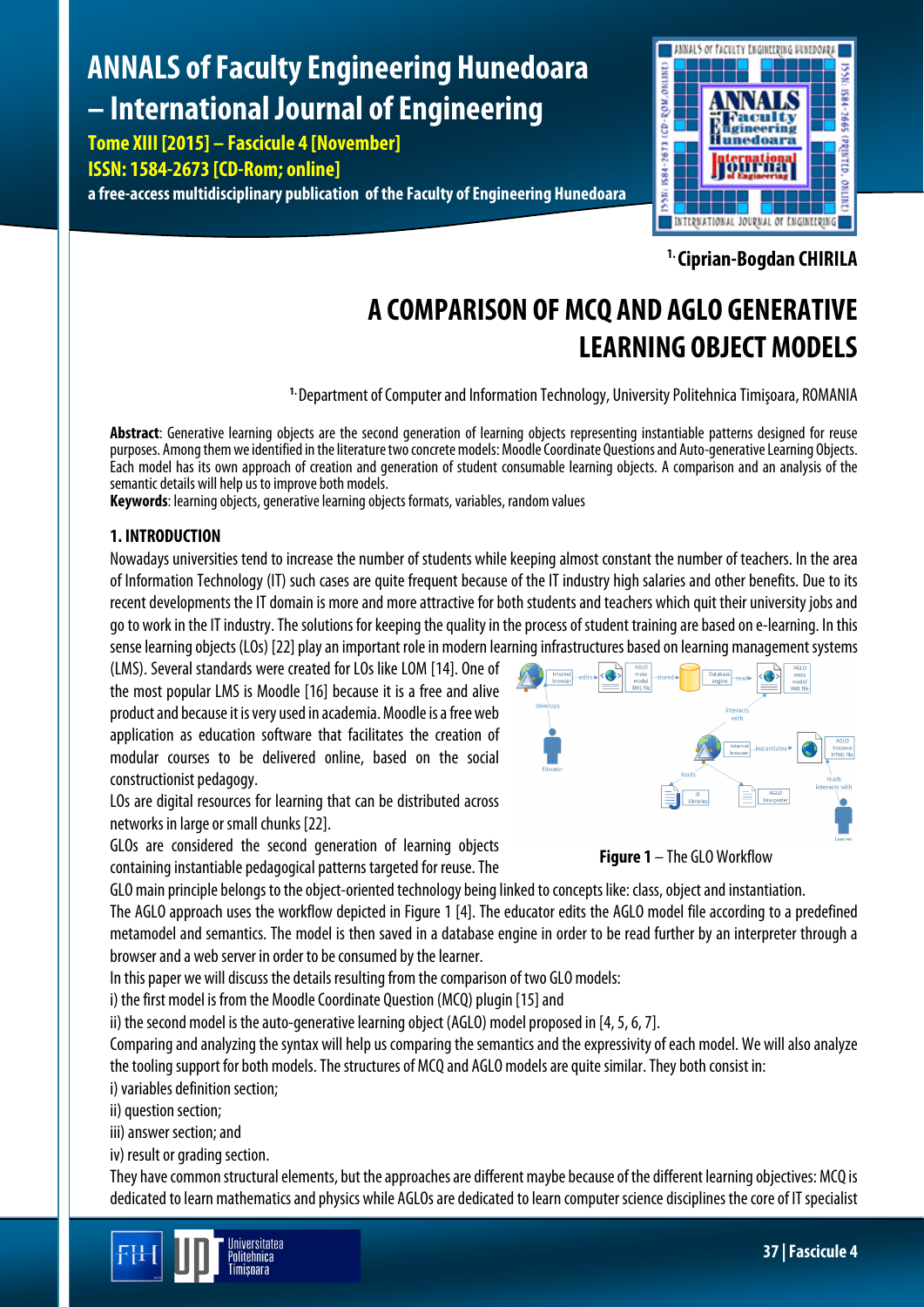**Figure 2** – AGLO EBNF Model

know-how. The paper is structured as follows. Section 2 describes AGLO structure. In section 3 we compare the details of the MCQ question structure. In section 3 we analyze the facilities for the creation of multiple questions from the very same instance of variables. Section 4 analyzes the way answers are read and assessed from the student. Section 5 shows how variables are defined and how are they instantiated with random values. Section 6 presents related works. Section 7 concludes and sets the perspectives.

## **2. AUTO-GENERATIVE LEARNING OBJECTS**

AGLOs are defined in [Chi2015BRAIN] as both mathematical models and Extended Bachus Naur Forms (EBNF) models. The model was previously refined based on ideas from [5,6,7]. Next, we will present the EBNF model of the AGLO concept defined in [4].

Figure 2 depicts the structure of the AGLO model [4]. The main 01AGLODef::="<action>" Name Scenario [Theory] Question Answers sections are as shown: i) name – where the name of the AGLO is given; ii) scenario –where an informal description of the AGLO is given, and also here are defined and initialized variables based on mathematical expressions involving random numbers. In our model we consider the variables as symbols; iii) theory – a section where some theoretical examples can be shown, all can be based on the generated variable values; iv) question – a section where the question is composed out of static text and generated variable values; v) answers – a section where the answers are defined. There can be one or multiple answers. The interpreter will decide which is the best presentation strategy, like radio buttons or check boxes, etc; vi) feedbacks – a section where the correct answers are explained and motivated, in their structure we can use again variable generated values. The syntax relies on XML markup language, while the implementation is based on JavaScript [10]. *Feedbacks "</action>" 02 Name ::= "<name>" (ID)\* "</name>" 03 Scenario ::= "<scenario>" [ Comment ] Symbol\* "</scenario>" 04 Comment ::= (ID|CT)\* 05 Symbol ::= "<symbol>" SymbolName Type Expression "</symbol>" 06 SymbolName ::= "<name>" ID "</name>" 07 Type ::= "<type>" ("boolean" | "int" | "float" | "double" | "string" | "array") "</type>" 08 Expression::= "<expr>" Function "(" ExpressionList ")" "</expr>" 09 ExpressionList ::= Expression (, Expression)\* 10 Function ::= (element from functions and operators list of JavaScript) 11 Theory ::= "<theory>" (ID)\* "</theory>" 12 Question ::= "<question>" (ID | Value)\* "</question>" 13 Value ::= "<value>" "<name>" ID "</name>" "</value>" 14 Answers ::= "<answers>" (Answer)+ "</answers>" 15 Answer ::= "<answer>" "<id>" INTEGER\_LITERAL "</id>" (ID | Value)\* Correctness "</answer>" 16 Index ::= INTEGER\_LITERAL 17 Correctness ::= "<correct>" ("true" | "false") "</correct>" 18 Feedbacks ::= "<feedbacks>" (Feedback)+ "</feedbacks>" 19 Feedback ::= "<feedback>" AnswerIdList (ID | Value)\* Active "</feedback>" 20 AnswerIdList ::= "<AnswerIdList>" (INTEGER\_LITERAL)+ "</AnswerIdList>" 21 Active ::= "<active>" ("true" | "false") "</active>"*

# **3. QUESTIONS**

The MCQ editing facilities involve four sections as follows:

i) main question section where the general context of an exercise is described. There are set also the random variables values expressed through discrete enumeration having a step which is implicitly 1 but it can have other values like 0.1 or 2;

ii) sub-question section containing the text, unit and grading criteria. These sub-questions tend to reuse the set of instantiated random variables in the main question, offering the choice to the tutor to develop further its exercise ideas;

iii) extra-options are a set of specific options that apply to all sub-questions;

iv) variables instantiation checking section is a section where a few samples of instantiated questions, optionally with answers are displayed to the tutor in order to have a visual representation of the exercises the student will see.

Currently, the AGLOs are editable in XML format and only at runtime the model is interpreted and instantiated with different random values. The variables instantiation checking section seems to be a valuable idea in the design of generative learning objects. AGLOs are based on random number generators so such a facility would discover eventual errors regarding generated values.

MCQ single questions or sub-questions are formed out of:

i) mark, namely the points earned by the student by solving correctly the exercise;

ii) set of local variables, which are symbols having values and types to be used in forming the question content;

iii) answer type which can be: number, numeric or numerical formula;

iv) grading variables which are variables used in the process of grading the student activity, usually involved in a mathematical formula;

v) grading criteria - modeling the grading formula;

vi) unit is the unit of the answer, usually for mathematics and physics question;

vii) other rules – which will enter further into details;

viii) placeholder name – is a name that can be used to refer the current question in order to relocate it in the context of other subquestions;

ix) sub-question text – the text of the question or sub-question.

The MCQ multiple question facility is a generalization of the single sub-question facility. In the multiple sub-question configuration placeholders are required in order to locate the sub-question positions. When no placeholders are used then the sub-questions are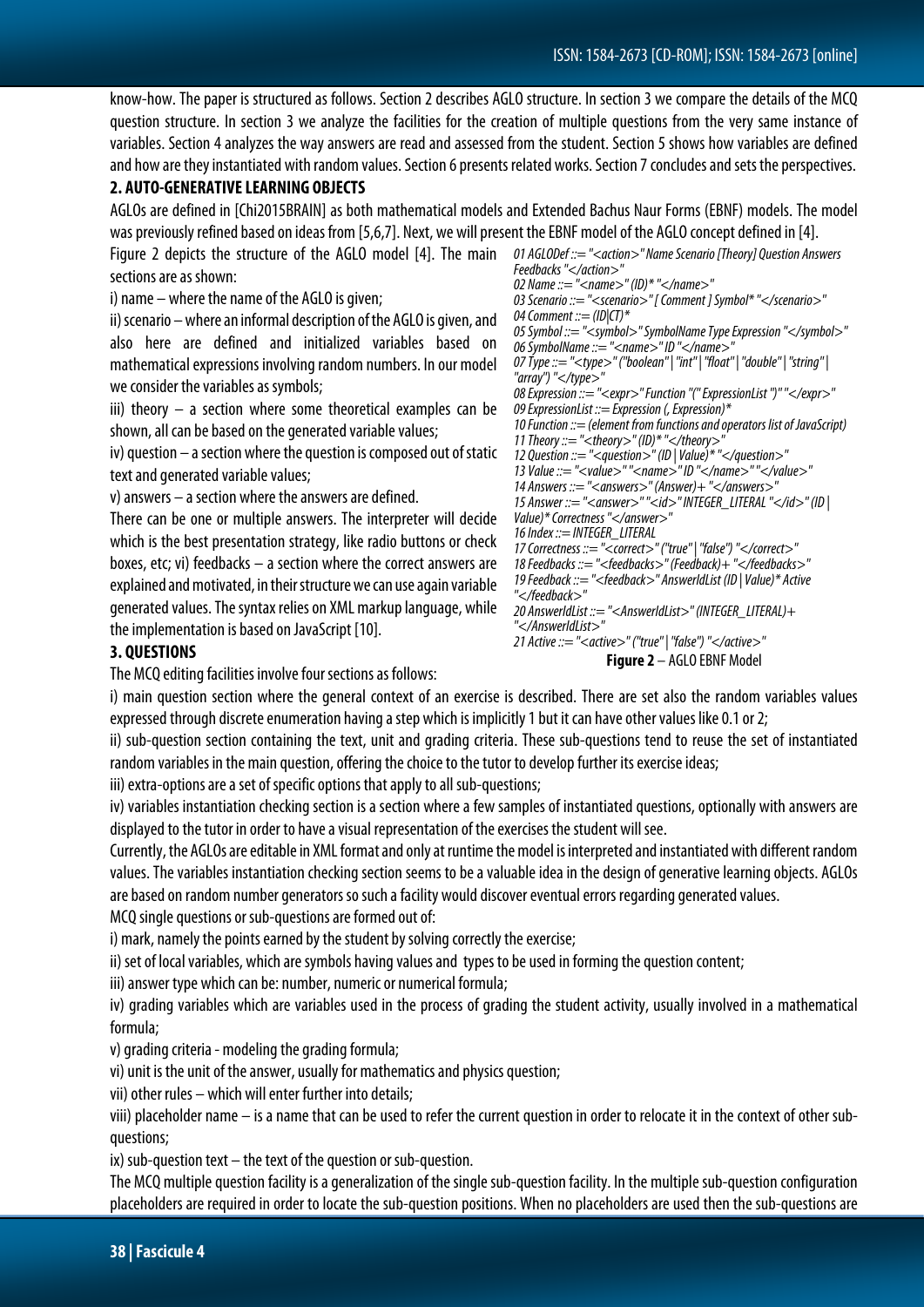stacked in their order of definition. The main question text includes the placeholders where the sub-questions will be placed. The placeholder name must be prefixed by the caret # symbol and enclosed between accolades {} when used in practice.

In our AGLO approach multiple questions can be defined without any special configuration. In both questions and answers sections generated values can be used to be shown. In the answer section input fields are also available for the student to fill in order to assess their content.The MCQ separation of questions seems to be more like a conceptual delimitation of questions based on the very same generated variables.

# **4. ANSWERS**

In MCQ model the answering facility includes multiple answer boxes denoted by fixed names like { $\{0\}$ , { $\{1\}$ , etc and { $\{u\}$  for the unit box. The answer assessment differs with the type of the answer. If the answer is a number then an error variable is computed as a difference between the computed and the given answer. The answer is correct if the difference is smaller than a defined threshold denoted absolute error. For answers of type numeric or numerical formula the mathematical expression is evaluated for all evaluation points of random variables domain. The numeric type is defined as mathematical expression formed out of constants, variables and operators, while the numerical formula type includes also mathematical functions like sin, cos, etc.

In the AGLO model the multiple answers are accepted in the idea of generating different presentation layouts depending on the generated values and the number of correct answers.

For example, if there are multiple answers with multiple correct ones than the presentation form will contain checkboxes so the student can select them. If there are multiple answers with only one correct answer then a form with radio button or a combo box will suffice, thus helping a little bit the student indicating that he has to choose only one. We remind the reader that the content of the answers depend on variables which are generated based on expressions and random numbers and that they are different at every instantiation. Thus, we can introduce variability also at the presentation level, which can be driven by several other factors like difficulty level, student preferences etc.

The other usual case is to have a single answer to be written in a text field or in a text area which is simple to implement. The assessment of the answers in Information Technology disciplines is a simple string comparison with the correct answer of course after trimming the eventual white spaces. This approach doesn't seem to be enough since there are questions with multiple equivalent correct answers that need to be checked by some mathematical formula.

#### **5. VARIABLES AND RANDOM VALUES**

In the MCQ model the instantiation process is based on random variables which are meant for all questions. Global variables are created for the main text to be used through substitution. Local variables are designed for sub-questions and answers. Grading variables are created for answer boxes and they are of course used for assessment. The inclusion relation between variables starts with random variables which are included in all variable sets and ends with the grading variables which include all types of variables. This hierarchical approach of the variable system is good for defining related questions. In our approach we have only one level of variables, actually called symbols. Grading variables in our model are expressed as Boolean expressions to be evaluated after the student completed the input boxes.

The idea that each sub-question has its set of variables probably with similar names may create confusion. If the variable names are different then there is no need for individual sets of local variables.

The idea of having a special variable  $\{\mu\}$  for the unit is a particular case that breaks the orthogonality of the MCQ model and the author admits that when two input boxes one for numerical answer and the second for unit answer are neighbors then the two boxes are merged into a single one. The problem is what happens if we want to design multiple answers for the very same sub-question having different measurement units.

We consider that in our AGLO model the general approach is orthogonal since any unit answer is treated as an answer in general.

The variables names in both models follow the same general rules that they have to start with a letter or an underscore.

Regarding the types of variables in the MCQ model we have:

i) numbers expressed in several formats, for example in exponential format;

ii) strings enclosed by quotes;

iii) list of numbers associated to arrays;

iv) lists of strings associated to arrays;

v) algebraic variables - as a set of numbers, defined in the non-random variable scope.

The MCQ model types are quite limited compared to AGLO which allows dynamic types created by composing basic ones. For example, we can define an array of structures, facility supported by JSON format and its functions. There is a special facility in the MCQ model regarding integer and float lists, they can be defined by the first element, the last element and optionally an increment to iterate between the two limits.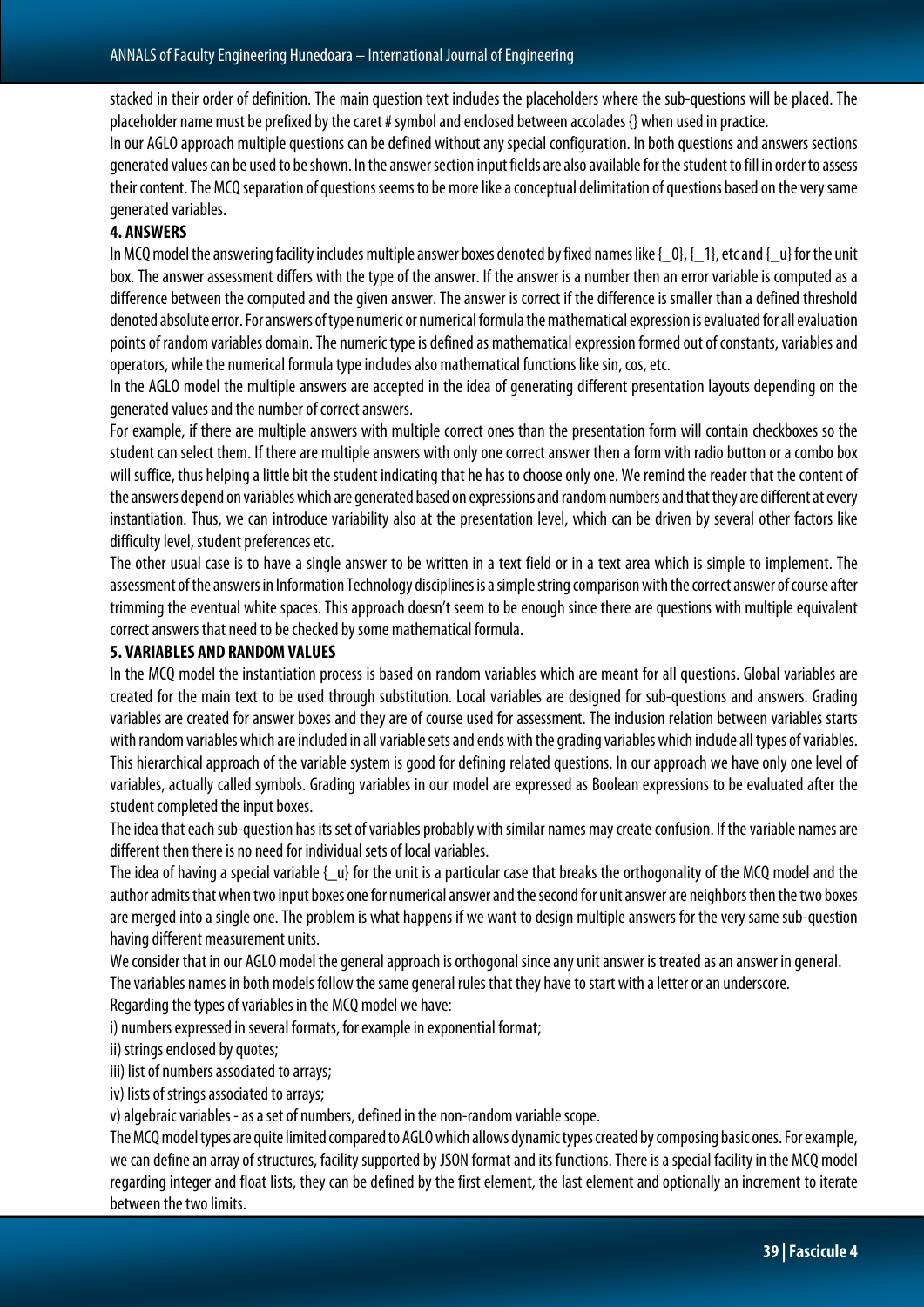The MCQ random values are defined by expressions to be computed or by lists to be randomly chosen from. The AGLO approach use only expressions based on a function generating random subunitary values. These basic facilities can be used further to create complex data structures.

In the MCQ model the idea of equal probability for value appearance is developed since in the AGLO model using different formulas we can obtain different probabilities depending on the necessities. For example, in expression random(0,2,0)==0 ? "a" : "b" the probability of getting an "a" is 1/3 while the one of getting a "b" is 2/3.

The syntax for using variables in the text is simpler in the MCQ model based on accolades { }, while in AGLO we use XML syntax, like <value name="alfa">.

# **6. RELATED WORKS**

GLOs are special LOs considered to have a higher degree of reuse. [1, 2, 12] are seminal papers for the GLO concept. The works of Stuikys [18, 19, 20, 21] and Damasevicius [8, 9, 3] present a GLO model based on input knowledge and output knowledge and relying on feature diagrams to assess commonality and variability. [17] shows a depreciation GLO example implemented in the domain of economy, namely in accounting. [11] shows a GLO approach based on Bloom taxonomy cognitive layers with an implementation in XML and Action Script 3.

## **7. CONCLUSIONS AND FUTURE WORK**

In this paper we compared the design and the semantics of two GLO models, namely MCQ and AGLO. The AGLO model tends to be more general that the MCQ model. In AGLO we have defined a set of operators which are freely composable. In the AGLO model we have complex data structures based on primitive types, type projection (array) and Cartesian product (structures). The two level variable system of the MCQ model is not necessary for simple questions.

The MCQ feature of showing samples of instantiated LOs has great potential in showing the tutor the flavor if its exercises. MCQ model definition of sets by ranges is an interesting idea that could be implemented in AGLO using dedicated library functions.

MCQ grading criteria are based on the same principles of writing Boolean expression for student answer assessment.

MCQ statistical error variables to reflect the difference between the answers and the student responses and the unit system tend to be more useful in the area of Mathematics and not so much in the IT domain.

As future work we plan to change the AGLO model and to implement the useful features revealed by this research.

#### **Acknowledgements**

This paper is supported by the Sectorial Operational Programme Human Resources Development (SOP HRD), financed from the European Social Fund and by the Romanian Government under the project number POSDRU 159/1.5/S/134378.".

#### **REFERENCES**

- [1.] Boyle, T. (2003), Design principles for authoring dynamic, reusable learning objects, Australian Journal of Education Technology, volume 19(1), pp. 46-58.
- [2.] Boyle, T. (2006), The design and development of second generation learning objects, Invited talk at Ed Media 2006, World Conference on Educational Multimedia, Hypermedia and Telecommunications, Orlando, Florida, June 28.
- [3.] Burbaite, R.; Bespalova, K.; Damasevicius, R.; Stuikys, V. (2014), Context Aware Generative Learning Objects for Teaching Computer Science, International Journal of Engineering Education, volume 30(4), pp. 929-936.
- [4.] Chirila, C.B.; Ciocarlie, H.; Stoicu-Tivadar, L. (2015), Generative Learning Objects Instantiated with Random Numbers Based Expressions, Broad Research in Artificial Intelligence and Neuroscience (BRAIN), October, (to appear).
- [5.] Chirila, C.B. (2013), A Dialog Based Game Component for a Competencies Based E-Learning Framework, In proceedings of SACI 2013 8-th IEEE International Symposium on Applied Computational Intelligence and Informatics, pp. 055-060, Timisoara, Romania, May.
- [6.] Chirila, C.B. (2014), Educational Resources as Web Game Frameworks for Primary and Middle School Students, In proceedings of eLSE 2014 International Scientific Conference eLearning and Software Education, Bucharest, Romania, April.
- [7.] Chirila, C.B. (2014), Generative Learning Object Assessment Items for a Set of Computer Science Disciplines, In proceedings of SOFA 2014 6-th International Workshop on Soft Computing Applications - Advances in Intelligent and Soft Computing, Springer Verlag, ISSN 1867- 5662, Timisoara, Romania, July.
- [8.] Damasevicius, R.; Stuikys, V. (2008), On the Technlogical Aspects of Generative Learning Object Development, Third International Conference on Informatics in Secondary Schools -Evolution and Perspectives (ISSEP 2008), pp. 337-348, Torun, Poland, July.
- [9.] Damasevicius, R.; Stuikys, V. (2009), Specification and Generation of Learning Object Sequences for e-Learning Using Sequence Feature Diagrams and Metaprogramming Techniques, In proceedings of 2009 9-th International Conference on Advanced Learning Technologies, pp. 572-576, Riga, Latvia.
- [10.] ECMA International: Standard ECMA-262 ECMAScript Language Specification Edition 5.1 (2011),http://www.ecmainternational.org/publications/standards/Ecma-262.htm.
- [11.] Han, P.; Kraemer, B.J. (2009), Generating Interactive Learning Objects from Configurable Samples, In proceedings of International Conference on Mobile, Hybrid and On-line Learning, pp. 1-6, Cancun, Mexico, February.